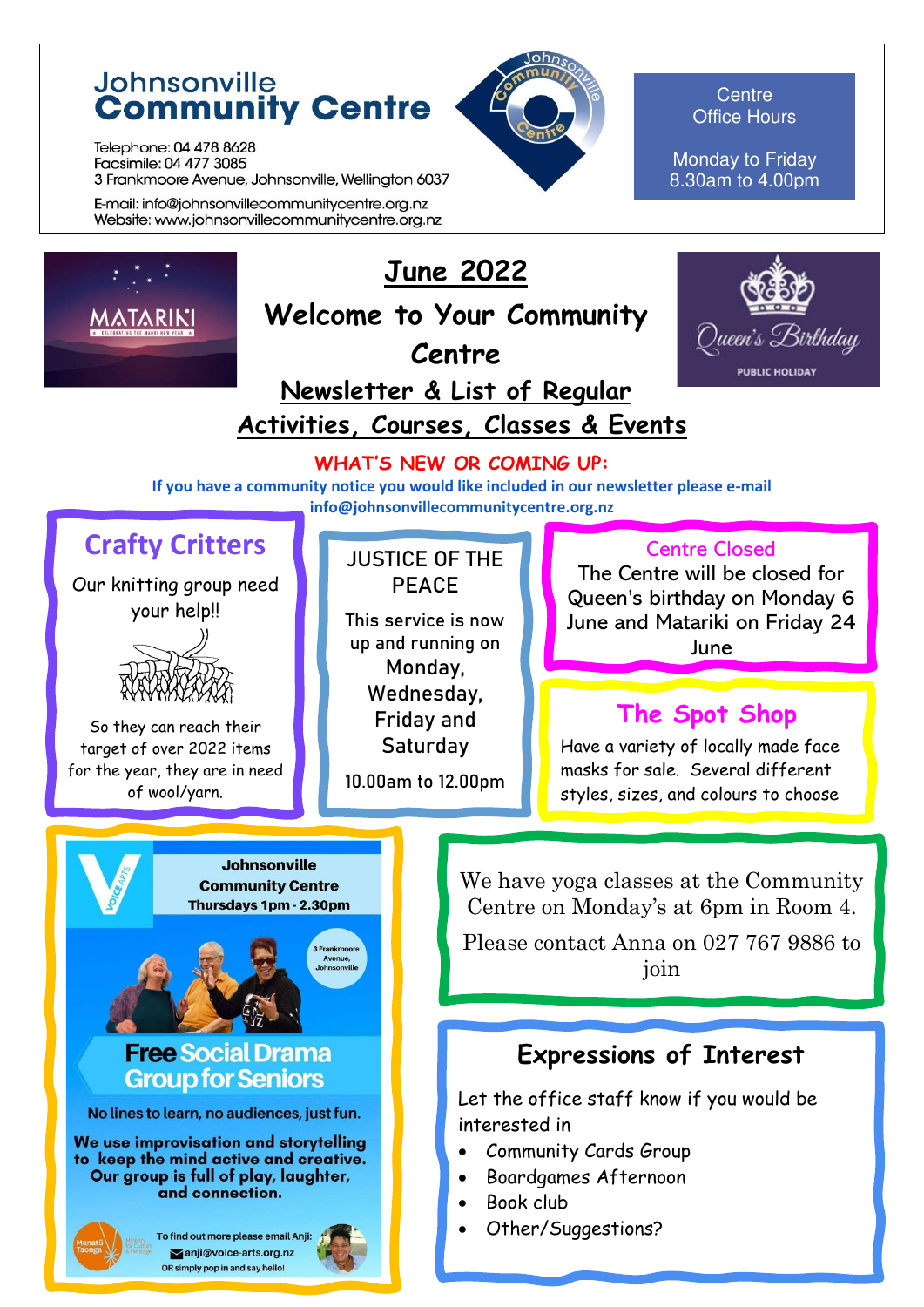### **QUIZ**

- **1. What is the Māori word for Tuesday?**
- **2. What is the name of the body of water which separates Wellington and Picton?**
- **3. What is the English name of the Kahikatea tree?**
- **4. Where is New Zealand's largest thermal power station?**
- **5. What are the names of the nine stars of Matariki?** 
	- **(Answers on page 8)**



### **Room Information**

We have a variety of rooms available for hire. All rooms are equipped with tables, chairs, whiteboards and electric or gas heating. Data projectors and TV's are available for hire.

All kitchens have boiling water, teapots, coffee mugs and tea towels for use.

Below are our Room occupancies while Wellington is at Orange on the COVID-19 Traffic light protection framework –

| <b>Room No.</b>   | <b>Location</b>                               | <b>Capacity</b> | <b>Facilities</b>                                                                                                                                                                                    |
|-------------------|-----------------------------------------------|-----------------|------------------------------------------------------------------------------------------------------------------------------------------------------------------------------------------------------|
| One               | <b>Downstairs</b><br><b>Frankmoore Ave</b>    | up to 40        | 40 chairs, 5 tables, heat pump, gas wall heater, pull down<br>screen, fixed whiteboard, shared kitchen facilities*                                                                                   |
| <b>OneA</b>       | <b>Downstairs</b><br><b>Frankmoore Ave</b>    | up to 35        | 35 chairs, 10 tables, mobile whiteboard, shared kitchen<br>facilities*                                                                                                                               |
| Two               | <b>Downstairs</b><br><b>Frankmoore Ave</b>    | up to $15$      | 15 chairs, 3 tables, whiteboard, 2 electric fan wall<br>heaters, shared kitchen facilities*                                                                                                          |
| <b>Three</b>      | <b>Downstairs</b><br><b>Frankmoore Ave</b>    | up to 10        | 10 chairs, 2 tables, electric fan wall heater, fixed<br>whiteboard, shared kitchen facilities*                                                                                                       |
| Four              | <b>Downstairs</b><br><b>Frankmoore Ave</b>    | up to 50        | 50 chairs, 6 tables, heat pump, pull down screen,<br>mobile whiteboard, shared kitchen facilities*                                                                                                   |
| <b>Five</b>       | <b>Upstairs</b><br><b>Frankmoore Ave</b>      | up to 35        | 35 chairs, 5 tables, heat pump, pull down screen,<br>fixed whiteboard tea and coffee making facilities                                                                                               |
| <b>Six</b>        | <b>Upstairs</b><br><b>Frankmoore Ave</b>      | up to 4         | 4 chairs, 1 table, mobile whiteboard, electric fan wall<br>heater and shared kitchen facilities*                                                                                                     |
| Eight             | <b>Upstairs</b><br><b>Frankmoore Ave</b>      | up to 6         | 6 chairs, 1 table, electric fan wall heater, fixed whiteboard,<br>shared kitchen facilities* (more chairs and tables on<br>request)                                                                  |
| <b>Main Hall</b>  | <b>Entrance off</b><br><b>Moorefield Road</b> | up to 200       | 200 chairs, 28 tables, 2 gas wall heaters, kitchen -<br>commercial steriliser, small under bench fridge,<br>microwave, domestic oven and a pie warmer. There is a<br>sound system available for hire |
| <b>Trust Room</b> | <b>Entrance off</b><br><b>Moorefield Road</b> | up to 65        | 65 chairs, 14 tables, 2 heat pumps, mobile whiteboard,<br>down screen, kitchen – small under bench fridge and<br>domestic oven                                                                       |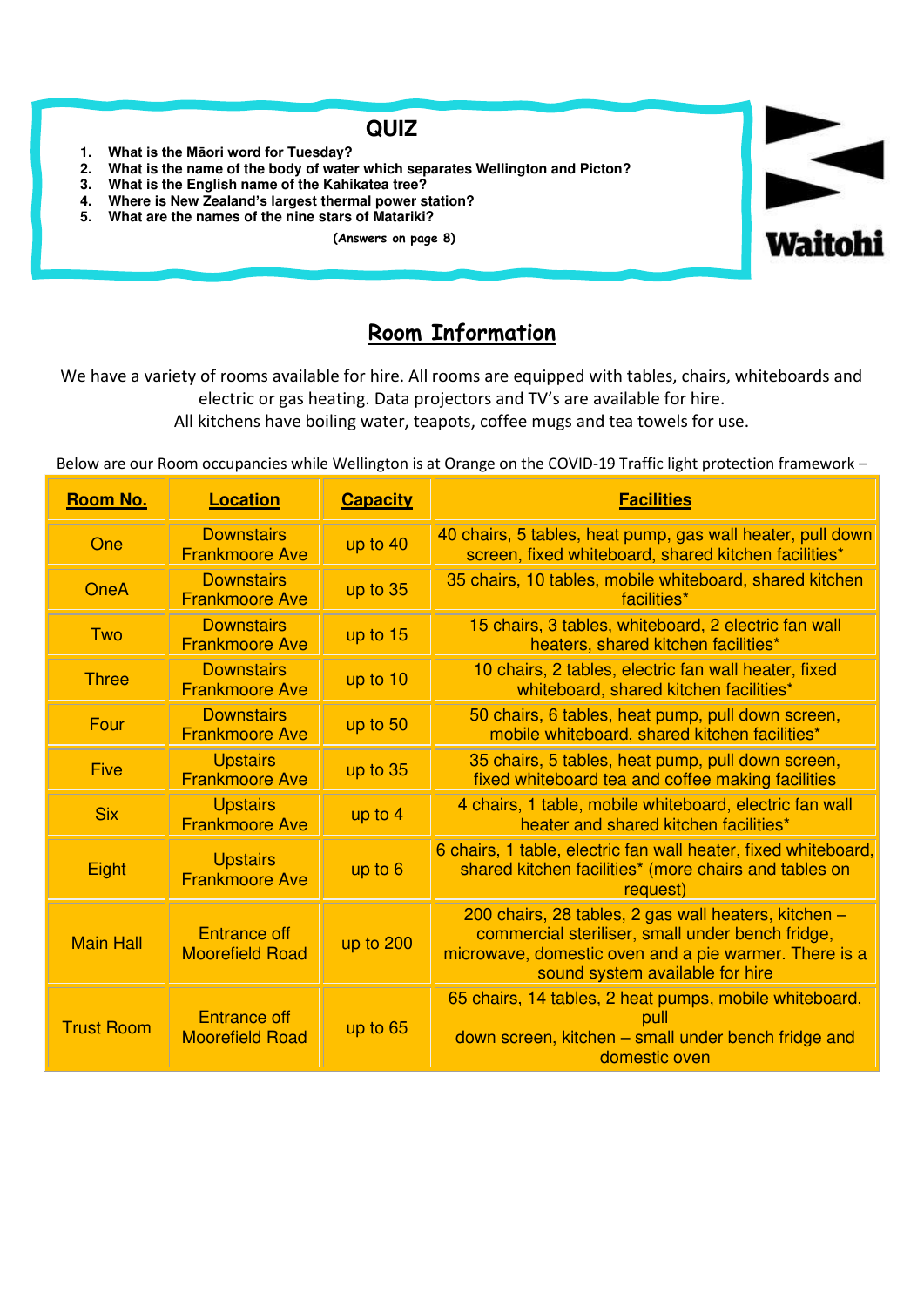## **Fitness Courses & Other Classes**

**26/2 Yoga Wellington with Anna:** Are you interested in trying yoga? Anna will be running a beginner hatha yoga class on Monday's at 6pm in Room 4. All welcome with options for more experienced practitioners. Please contact Anna on 027 767 9886 to join.

The cost is \$10 per session with a \$5 option for students and those unwaged.

**Angela Goodall Dance Academy:** Classes are run out of the hall on Monday, Tuesday and a Thursday offering classes in Jazz, Hip Hop, Contemporary and Tap.

We offer classes for Pre-Schoolers through to college students. If you would like more information about Dance classes you can go to the website angelagoodalldance.com or email [angelagoodalldance@xtra.co.nz](mailto:angelagoodalldance@xtra.co.nz) or TXT 0211743500





**Craft Group:** We have a craft group which is free and open for anyone to join in. So if you are interested in learning to knit or crochet or have skills you would like to share with others or would just like to have some fun why not come along and join in. The group meet on Wednesdays from 11.00am to 1.00pm – tea and coffee is provided.

**Indian Dance Classes:** Bharatanatyam Classes are held in Room 1 every Saturday from 8:30am to 12:30pm. Cost: \$15 per class. For more information contact Shimmy Unnikrishnan on 021 179 2132 or<https://www.facebook.com/Shimmys-Dance-Academy-396794614217430/>

**Kids 4 Drama Classes:** A safe and encouraging environment for students to learn strong acting and performance skills, with unique lessons packed with fun games, challenging exercises and exciting<br>performance opportunities. Contact Becca Gates on 027 452 7850 or email opportunities. Contact Becca Gates on 027 452 7850 or email [kids4dramawellington@gmail.com](mailto:kids4dramawellington@gmail.com) Website [www.kids4drama.com](http://www.kids4drama.com/) 

**Kiwi Chess:** Kiwi Chess is a business that aims to bring chess to schoolchildren. It is run by Scott Wastney, who is the current New Zealand Champion and has represented New Zealand at four Chess Olympiads. Contact Scott on 461 7079 or 021 155 7403 or email [kiwichess@xtra.co.nz](mailto:kiwichess@xtra.co.nz)  <https://kiwichess.neocities.org/>

**Shut up and Dance:** Classes are held in the main hall every Monday evening from 7.45pm to 8.30pm. Every class is different. Get to enjoy dancing for how good it feels, not how it looks. For more information and to enrol [www.shutupanddance.co](https://l.facebook.com/l.php?u=http%3A%2F%2Fwww.shutupanddance.co%2F&h=ATNhGv84D2njDQA0X5DxeBSE4HGKEdkCzOpo45kxV5bkpDQycZM_jVhIFiQoQ84_WiCpTtY9smGPud5ta-nKn7ziWjXaYGb8944pKqzdwLoAuw1VdQLZDGFH6MX_BJO5yGz1bYg) 

**Steady as you Go (SayGo) classes:** Falls are the most common cause of injury in older people. Joining a SAYGo class and improving your strength and balance can reduce falls & injuries. Classes are held each Monday at 12.00pm and Friday at 10.00am in the Trust Room. Cost: \$2 per class. Monday class is currently full but there are spaces in the Friday class.

**Table Tennis:** A free session of table tennis is held in the hall every Wednesday morning from 9am to 11.30am. Bats and balls are provided.



**Tai Chi:** Classes are held in the main hall every Wednesday. Intermediate from 1pm to 2pm and beginners from 2pm to 3pm. These lessons are designed to teach "Self Defence against falls" in your day-to-day living and are a form of Tai Chi suited to arthritis sufferers. Charge \$4.

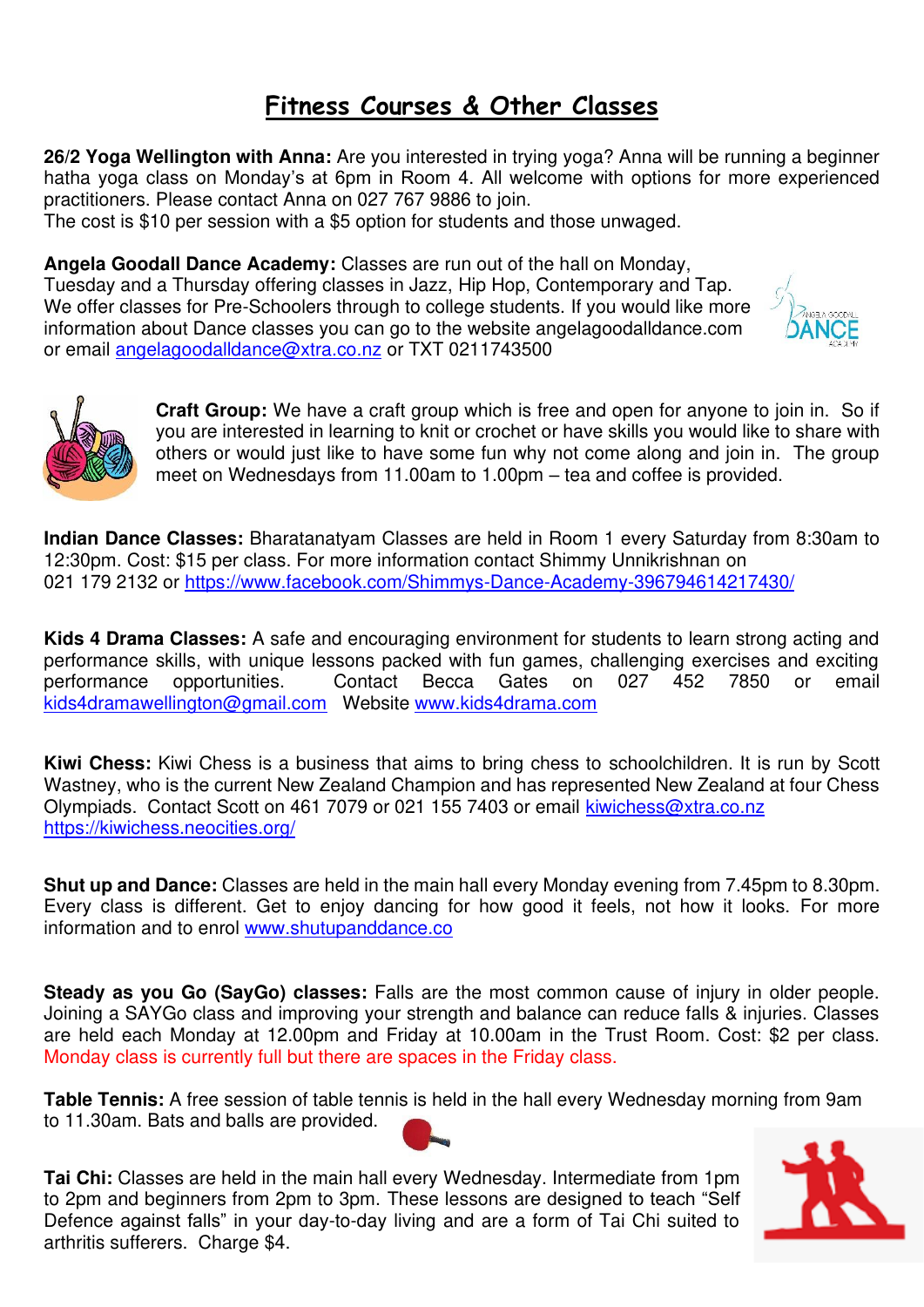**Xiang Cong:** A form of Qigong which is easy to learn and can be practiced standing or sitting. Free classes every Monday from 11.30am to 12.30pm.

**Zumba Fitness:** Zumba is the world's latest Latin inspired dance-fitness phenomenon. Classes are held here on Tuesdays from 7.30pm to 8.30pm. For more information phone Carolyn on 027 449 2959 or email [carolyn.p@xtra.co.nz.](mailto:carolyn.p@xtra.co.nz)

## **Health & Support & Social Groups**

**Drop-In**: Meet in Room 2 on Mondays from 12.15pm to 2.15pm.

**Dementia Wellingtion**: Run a support group on the fourth Friday of each month 9:30am – 12:30pm in Room 2.

**Vinnies – Social Worker:** She is happy to assist clients who need a Social Worker and will act as an advocate for clients with WINZ or other organisations. Clients will need to make an appointment by phoning 04 389 7122 or 022 130 2551 or email [socialwork@vinnieswgtn.org.nz](mailto:socialwork@vinnieswgtn.org.nz)

**Wellelder – Counselling for Older People:** WellElder provides physically and financially accessible specialist counselling for people aged 60 and over (55 and over if Maori or Pasifika) living in the Capital & Coast District Health Board area. Appointments are held at the Johnsonville Community Centre, their office in Newtown and Community Centres in Porirua and Paraparaumu, and in clients' homes and rest homes when mobility is an issue. Appointments and other enquiries contact the Office on 04 380 2440. Open Tuesday – Thursday 8am – 5pm. For more information [www.wellelder.co.nz](http://www.wellelder.co.nz/) 

**Western Suburbs Christian Fellowship:** Meet monthly on a Sunday evening at the Johnsonville Community Centre Hall. Phone 478 9286 for further information.

## **Community Education Courses and Services**

**Christians against poverty:** Provide a free budgeting service, you can free phone them on 0508 227 111 or visit their website www.capnz.org

**Justice of the Peace Service:** A JP is available on Monday, Wednesday, Friday and Saturday from 10am – 12noon (except when the Centre is closed).

**Northern Suburbs Liaison Meeting:** Meet in Room 1 at 12.00pm on the first Wednesday of each month (February to November). All welcome to network with your community.

**Northern Suburbs Travel Club:** This friendly Club meets in Room 4 of the Community Centre at 7.30pm on the 3rd Wednesday of each month except December and January. The club arranges speakers who have an interesting, illustrated story to tell about their adventures in NZ and around the world. Recent speakers have talked about their travels in Iceland, Norfolk Island and French Polynesia. A small charge of \$4 per meeting or \$20pa, provides a fascinating evening. A light supper is included and the evening finishes between 9 - 9.30 pm. New members are welcome. For more details, please contact John Craig - 0274 714 758.

**SeniorNet in Johnsonville:** North Wellington SeniorNet Learning Centre is based at the Community Centre. For more information [www.northwellingtonseniornet.org.nz](http://www.northwellingtonseniornet.org.nz/) 

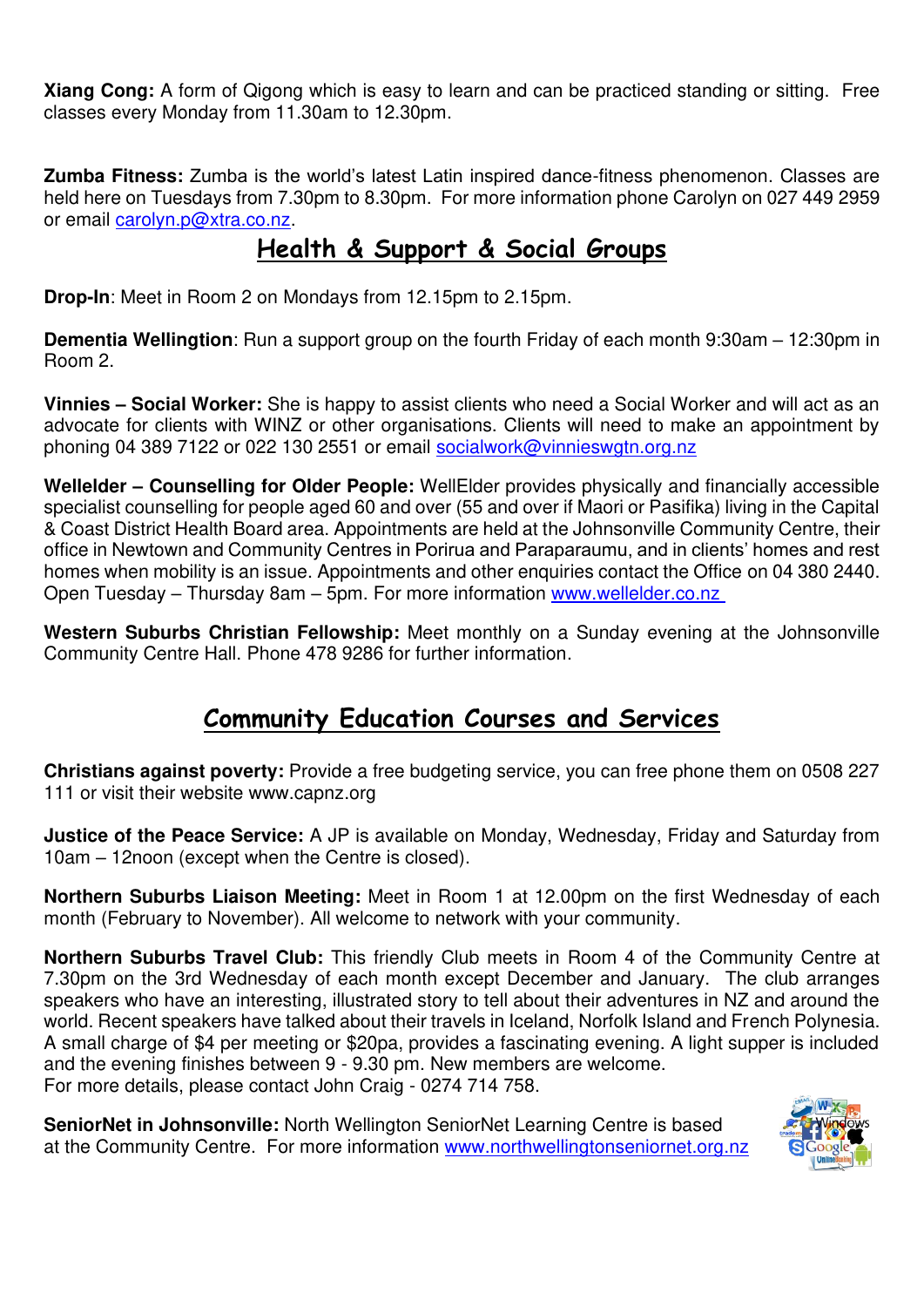### **PERMANENT USER GROUPS**

#### **Knowledge Shop**

Knowledge Shop is a specialist English tuition business, which offers English tuition for Year 7 to Year 13 students.

The Knowledge Shop year 7-10 programme teaches writing, punctuation, grammar, spelling, style, and vocabulary skills in a very structured programme. Its aim is to have students well prepared for the NCEA years.

The NCEA programme works with students aiming for them to achieve the best possible results throughout the year and in their final exams.

Classes are held at the **Johnsonville Community Centre**.

Contact Details [www.knowledgeshopnz.co.nz](http://www.knowledgeshopnz.co.nz/) knowledgeshopnz@xtra.co.nz

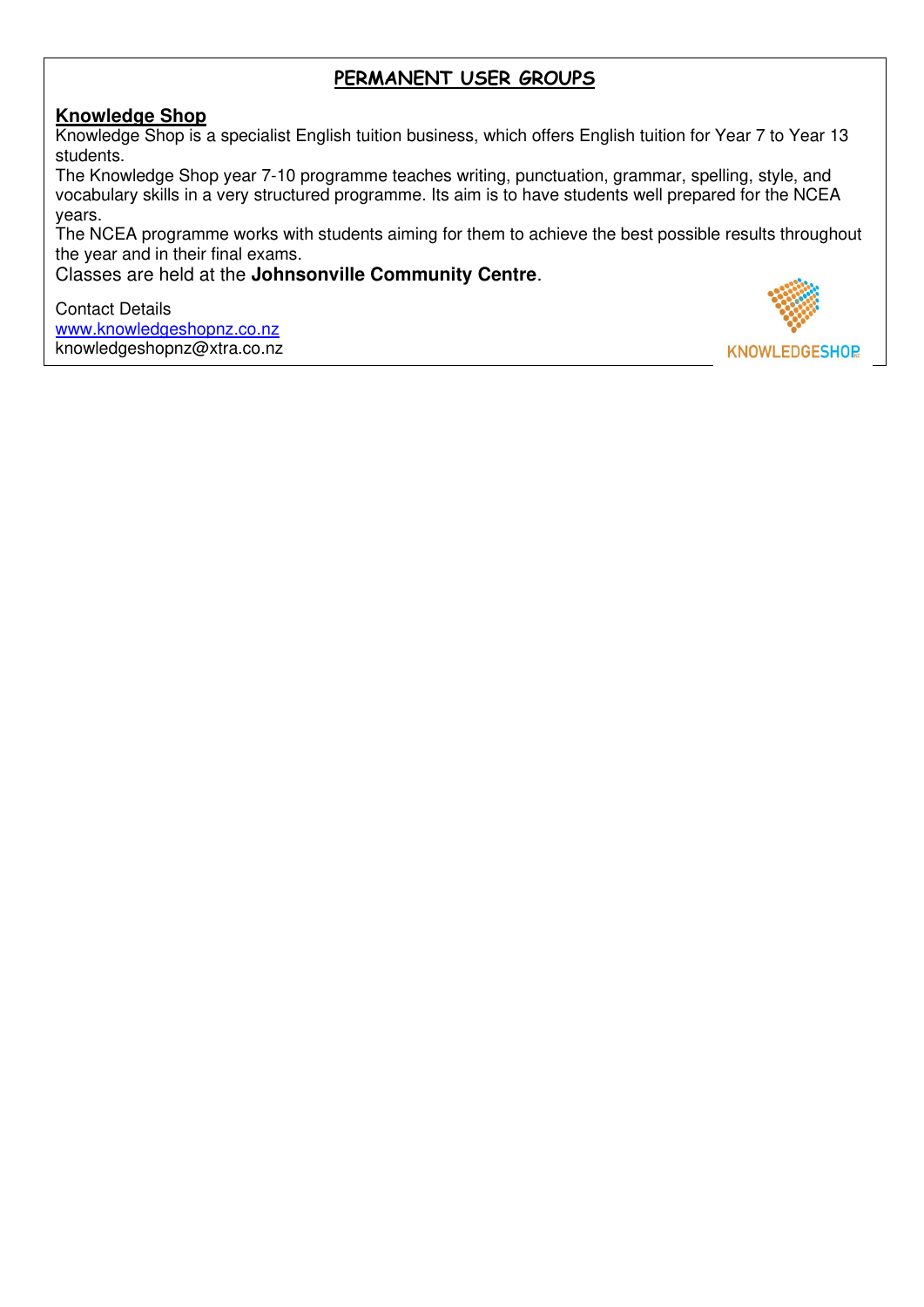### **PERMANENT USER GROUPS AND TENANTS**

#### **Citizens Advice Bureau (CAB)**

For information and advice on any subject please call in or phone 04 478 5698 or Email: *johnsonville@cab.org.nz.* Phone first if you need legal advice or assistance in another language. Opening hours: **Monday to Wednesday**: 9am – 4.30pm, **Thursday & Friday:** 9am – 2pm **Saturday**: 9.30am – 12.00 noon Citizens Advice Bureau

#### **The Spot Craft Shop**

The Johnsonville Arts & Crafts Co-op, locally known as 'The Spot', has been part of the Johnsonville community for more than 50 years.

Our contributors all enjoy craftwork and the co-op provides an opportunity to recover their costs while providing a variety of well-made handcrafted items that are not available in the main shopping area. As a non-profit group the co-op donates to various charities at the end of the year.

Opening hours: **Monday to Friday:** 9.30am – 3.30pm **Saturday:** 10.00am – 3.30pm

**Sunday:** 11.00am – 2.00pm

#### **The Opportunity Shop**

Good quality clothing and miscellaneous goods are available at a very reasonable cost. Donations of goods and clothing are always welcome and all money raised is returned to the community.

Sale Day is on the last Saturday of the month. Fill a bag for \$5.

Opening hours: **Tuesday & Wednesday**: 10.00am – 2.00pm; **Friday**: 11.30am – 4.00pm; **Saturday**: 9.30am – 12.00noon

#### **Early Impressions Childcare**

Education and care by qualified teachers for children aged 13 months-5 years. Phone 478 7553 or email [earlyimpressionschildcare@xtra.co.nz](mailto:earlyimpressionschildcare@xtra.co.nz) or visit our website www.earlyimpressionschildcare.co.nz Opening hours during school terms: **Monday to Friday**: 8.30am – 2.30pm.

#### **Wendy Dawson - Counsellor**

Wendy is a qualified counsellor and supervisor and has been counselling for over 13 years. She helps with issues such as relationship issues, depression, anxiety, grief and loss, anger, abuse, PTSD, work place conflict, stress management, self-esteem, communication skills and adolescent issues. She provides a safe, accepting and non-judgemental environment for you to work through your issues. To book an appointment please phone Wendy on 021 124 3508 or email [wendyd565@gmail.com](mailto:wendyd565@gmail.com)

#### **Sally Robinson – Counsellor**

Sally has 12 years experience as a counsellor working with teenagers, individual adults and couples. She provides a confidential and non-judgemental place where you can work through the challenges life brings, find healing and be equipped to make positive changes. She has skills and experience working with clients in a wide range of areas including grief and loss, anxiety, stress, depression, relationships, trauma and self- image. To book an appointment phone Sally on 021 042 0409 or email [sally.robinson46@gmail.com](mailto:sally.robinson46@gmail.com) Hours Available: **Tuesday:** 9:00am – 8:30pm, **Wednesday:** 9:00am – 10.00am, **Thursday:** 9.00am – 7.00pm, **Friday:** 12:30pm – 5:30pm, **Saturday:** 9:30am – 11:30am

#### **Bas Van der Hoeven – Drama Therapy**

Bas van der Hoeven conducts a drama therapy program for clients with brain injuries, Asperger's, the intellectually disabled to those with bipolar, conduct disorder and other psychological conditions. For more information contact Bas on (021) 02994049 or email bas@dramatherapy.co.nz or [www.dramatherapy.co.nz.](http://www.dramatherapy.co.nz/)



### Christian Wright

#### **Christian Wright Speech – Language Therapist**

Christian is a fully qualified speech-language therapist with 10 years' experience working with pre-school and school age children with speech and language difficulties of all kinds including stutters and lisps. He also works with children experiencing difficulty with literacy development. Christian has appointments available in his office at the Johnsonville Community Centre and is also available for home visits. Please phone Christian on 972 2559 or email [wellingtonslt@gmail.com](mailto:wellingtonslt@gmail.com)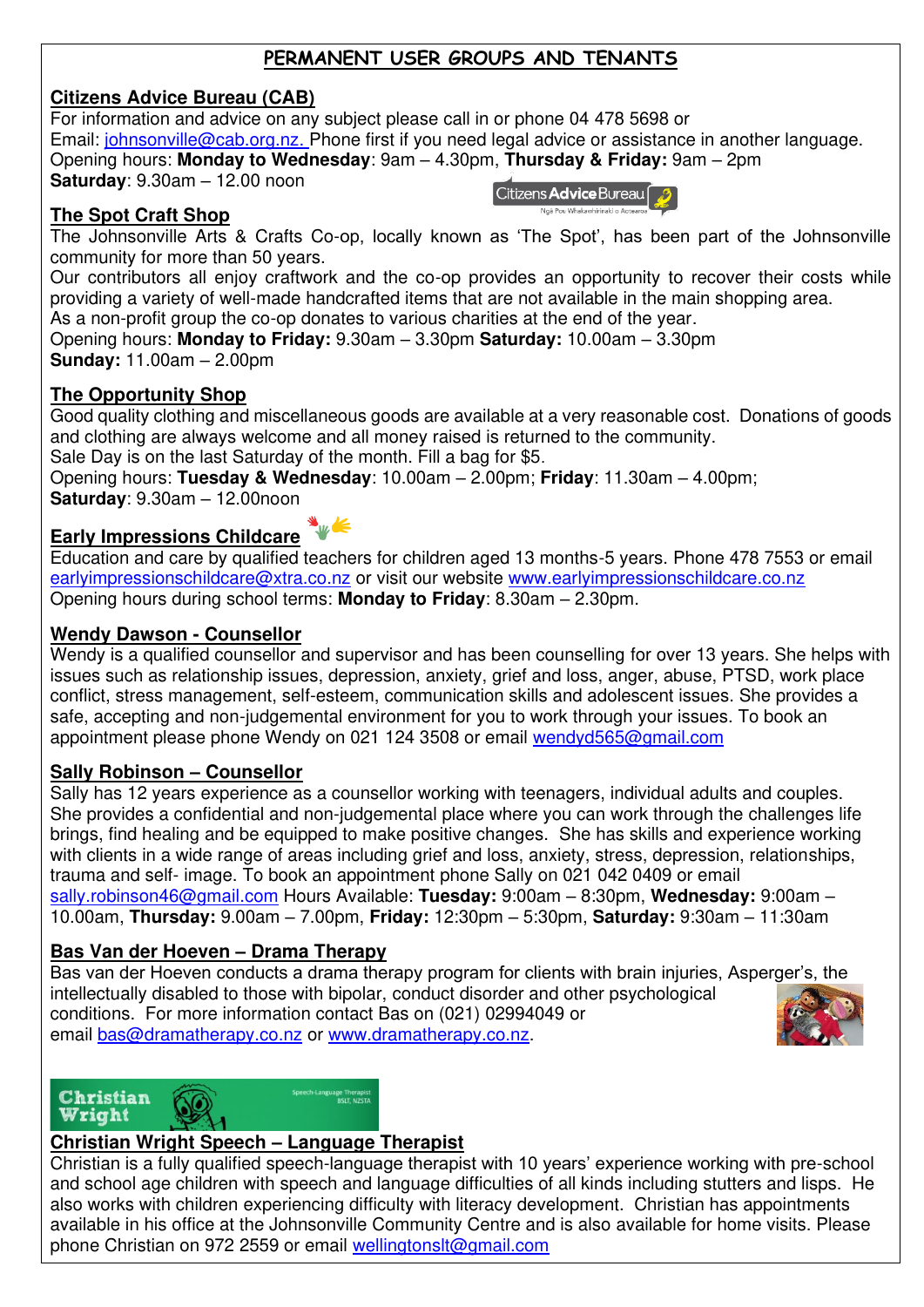## **LIST OF REGULAR ACTIVITIES, NEW COURSES, CLASSES AND EVENTS**

| <b>MONDAY</b>                                       |                                   |
|-----------------------------------------------------|-----------------------------------|
| 26/2 Yoga Wellington with Anna                      | $6:00 \text{pm} - 7:00 \text{pm}$ |
| Angela Goodall Dance Academy                        | $5.30$ pm $- 7.00$ pm             |
| Bas Van der Hoeven                                  | By appointment                    |
| CAB                                                 | $9.00am - 4.30pm$                 |
| Drop In - FREE.                                     | $12.15$ pm $- 2.15$ pm            |
| $\frac{1}{2}$<br>Early Impressions Childcare        | 8.30am - 2.30pm (school terms)    |
| <b>JP Service</b>                                   | $10.00$ am $- 12.00$ noon         |
| <b>Kiwi Chess</b>                                   | $6.00$ pm $- 7.00$ pm             |
| Knowledge Shop                                      | $4.00$ pm $-6.45$ pm              |
| Shut Up and Dance                                   | $7.45pm - 8.30pm$                 |
| <b>Spot Craft Shop</b>                              | $9.30$ am $-3.30$ pm              |
| Steady as you Go (SayGo) Class currently full       | $12.00am - 1.00pm$                |
| Table Tennis - FREE                                 | $1.00pm - 4.00pm$                 |
| The Wellington Antique Collectors Club              | $7.30pm - 9.30pm$                 |
| (1 <sup>st</sup> Monday of month)                   |                                   |
| <b>Wendy Dawson (Counselling)</b>                   | $9.30$ am $- 5.00$ pm             |
| Xiang Cong Exercise - FREE                          | $11.30am - 12.30pm$               |
| <b>TUESDAY</b>                                      |                                   |
| Angela Goodall Dance Academy                        | $5.15$ pm $-6.30$ pm              |
| Argo Trust (bi-monthly)                             | $1.00$ pm $-3.30$ pm              |
| Bas van der Hoeven - Drama Therapy                  | By appointment                    |
| CAB                                                 | $9.00am - 4.30pm$                 |
| $\frac{1}{2}$<br>Early Impressions Childcare        | 8.30am - 2.30pm (school terms)    |
| JP Service (not operating in May)                   | 10.00am - 12.00 noon              |
| Knowledge Shop                                      | $4.00$ pm $-6.45$ pm              |
| Ohariu Toastmasters (every 2 <sup>nd</sup> Tuesday) | $5.30$ pm $- 8.00$ pm             |
| Op Shop                                             | $10.00am - 2.00pm$                |
| <b>Sally Robinson</b>                               | $9.00am - 8.30pm$                 |
| <b>Spot Craft Shop</b>                              | $9.30$ am $-3.30$ pm              |
| Wellelder                                           | By appointment                    |
| Zumba Exercise Class                                | $7.30pm - 8.30pm$                 |
| <b>WEDNESDAY</b>                                    |                                   |
| Bas Van der Hoeven                                  | By appointment                    |
| CAB                                                 | $9.00am - 4.30pm$                 |
| Cellar Club (2 <sup>nd</sup> Wednesday month)       | $7.30$ pm $- 10.00$ pm            |
| Craft Group - FREE                                  | 10:30am - 12:30pm                 |
| ₩<br>Early Impressions Childcare                    | 8.30am - 2.30pm (school terms)    |
| <b>JP Service</b>                                   | $10.00am - 12.00noon$             |
| Johnsonville Community Assn                         | $7.30pm - 9.30pm$                 |
| (last Wednesday month)                              |                                   |
| Knitting Group - (last Wed month)                   | $1.45$ pm $- 4.15$ pm             |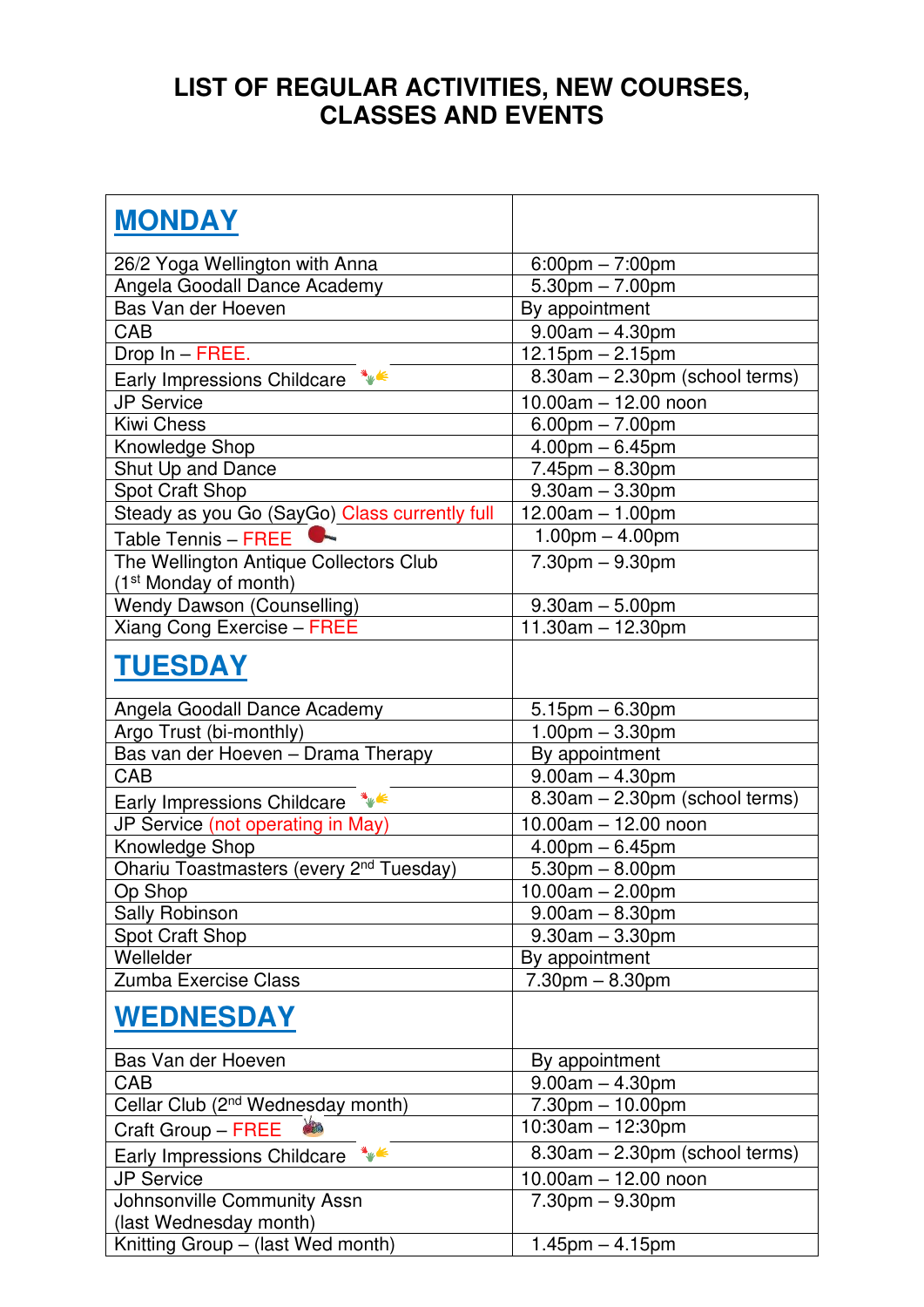| Knowledge Shop                                                    | $4.00$ pm $-6.45$ pm                    |
|-------------------------------------------------------------------|-----------------------------------------|
| Northern Suburbs Liaison (first Wed month)                        | $12.00$ pm $- 1.00$ pm                  |
| Northern Suburbs Travel Club (3rd Wed month)                      | $\frac{1}{7}$ .30pm – 9.30pm            |
| Op Shop                                                           | 11.00am $- 2.00$ pm                     |
| Sally Robinson                                                    | $9.00am - 10.00am$                      |
| SeniorNet (3rd Wed month)                                         | $1.00 \text{pm} - 3.00 \text{pm}$       |
|                                                                   |                                         |
|                                                                   |                                         |
| Scale Models (last Wed month)                                     | $7.00$ pm $-10.00$ pm                   |
| <b>Spot Craft Shop</b>                                            | $9.30am - 3.30pm$                       |
| Table Tennis - FREE                                               | $9.00am - 11.30am$                      |
| Tai Chi Cost \$4.00 per session                                   | 1.00pm - 2.00pm Intermediate            |
|                                                                   | 2.00pm - 3.00pm Beginners               |
| Wellelder                                                         | By appointment                          |
| Wellington Beekeepers (1 <sup>st</sup> Wed month)                 | $7.00$ pm $-9.30$ pm                    |
| <b>Wendy Dawson</b>                                               | $2.30$ pm $- 4.30$ pm                   |
|                                                                   |                                         |
| <b>THURSDAY</b>                                                   |                                         |
|                                                                   |                                         |
| <b>Alcoholics Anonymous</b>                                       | $7.30pm - 9.00pm$                       |
| Angela Goodall Dance Academy                                      | $4.00 \text{pm} - 9.00 \text{pm}$       |
| Aphasia Trust                                                     | $10.00am - 12.00noon$                   |
| Bas Van der Hoeven                                                | By appointment                          |
| CAB (free legal advice Thursday night by                          | $9.00am - 2:00pm$                       |
| appointment) - Not Currently operating                            |                                         |
| Early Impressions Childcare **                                    | 8.30am - 2.30pm (school terms)          |
| JP Service (not operating in May)                                 | 10.00am - 12.00 noon                    |
| Kids 4 Drama                                                      | $5.00$ pm $-6.30$ pm                    |
| Knowledge Shop                                                    | $4.00$ pm $-6.45$ pm                    |
| NZ Association of Counsellors                                     | $5.30$ pm $-9.00$ pm                    |
| (3rd Thursday month)                                              |                                         |
| Sally Robinson                                                    | $9.00am - 7.00pm$                       |
| <b>Spot Craft Shop</b>                                            | $9.30$ am $-3.30$ pm                    |
| Voice arts                                                        | $1:00$ pm $- 2:30$ pm                   |
|                                                                   |                                         |
| <b>FRIDAY</b>                                                     |                                         |
|                                                                   |                                         |
| Bas Van Der Hoeven - Drama Therapy<br>CAB                         | By appointment                          |
|                                                                   | $9.00am - 2:00pm$<br>$9.30am - 12.30pm$ |
| Dementia Wellington (fourth Friday of each<br>month)              |                                         |
| $\mathbf{w}$                                                      | 8.30am - 2.30pm (school terms)          |
| Early Impressions Childcare                                       |                                         |
| <b>JP Service</b>                                                 | $10.00am - 12.00noon$                   |
| Johnsonville Garden Club (3rd Friday of month)                    | $9.45$ am $-11.45$ am                   |
| Lamb of God (2 <sup>nd</sup> & 3 <sup>rd</sup> Friday each month) | $7.00pm - 9.30pm$                       |
| Op Shop                                                           | $11.30am - 4.00pm$                      |
| Sally Robinson                                                    | 12.30pm - 5.30pm                        |
| Spot Craft Shop                                                   | $9.30am - 3.30pm$                       |
| St Brigids School                                                 | $2.00$ pm $-3.00$ pm                    |
| Steady as you Go (SayGo)                                          | $10.00am - 11.00am$                     |
| Tamil Christian Fellowship                                        | $7.30$ pm $-9.30$ pm                    |
| <b>Wendy Dawson (Counselling)</b>                                 | $9.30am - 11.30am$                      |